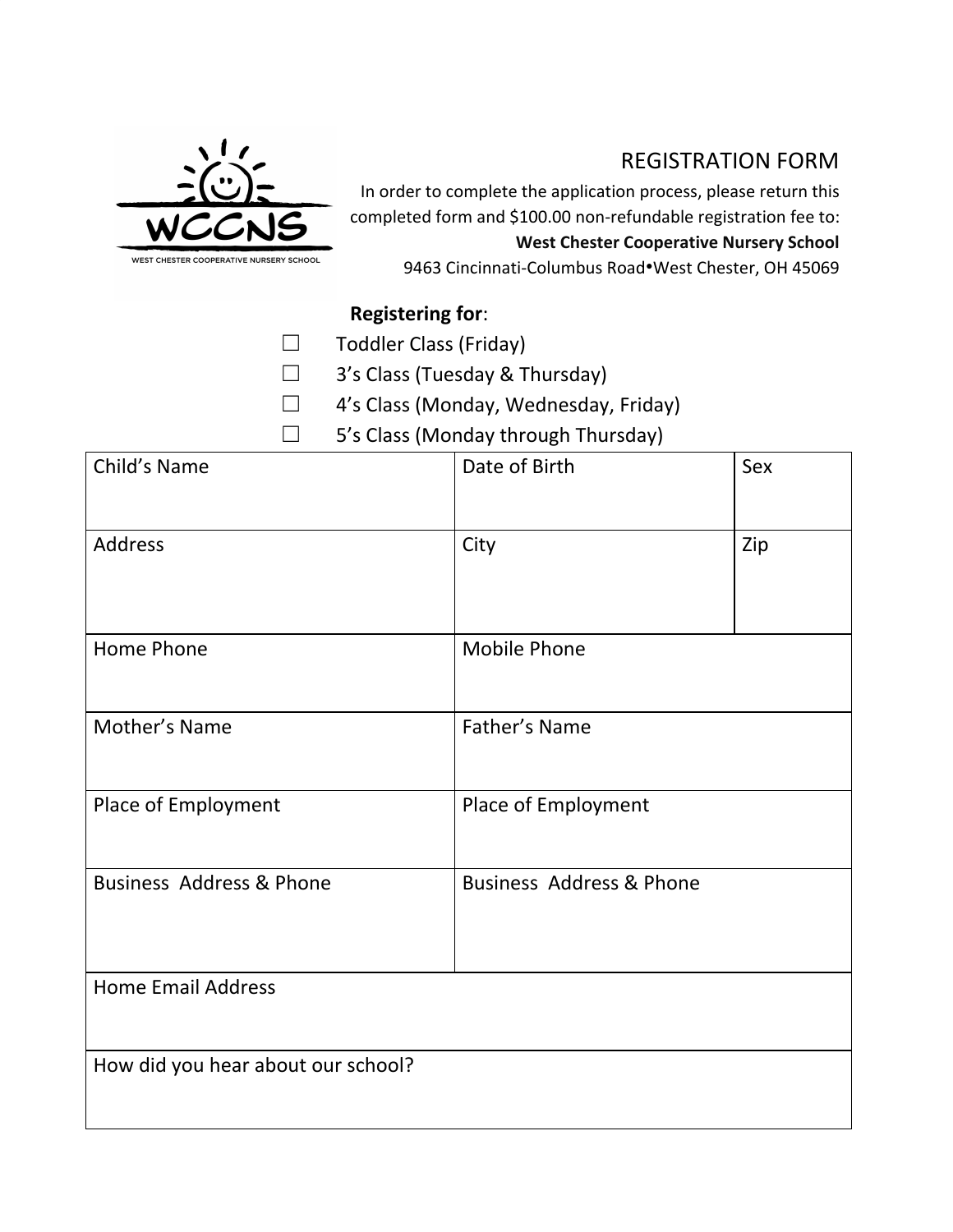The West Chester Cooperative Nursery School does not discriminate against race, color, religion, sex, national origin or sexual orientation.

## **WCCNS Commitment**

WCCNS is designed for those parents who are interested in actively participating in their child's preschool experience. Therefore, by returning this form, I recognize that I am enrolling myself, along with my child. As a WCCNS parent, I agree to:

- 1. Complete the September orientation program
- 2. Participate as a teacher's classroom assistant (per child enrolled)
- 3. Hold a school job
- 4. Actively participate in fundraising and advertising efforts
- 5. Volunteer at Breakfast with Santa
- 6. Comply with all health rules
- 7. Have my child daytime toilet trained
- 8. Attend required parent meetings
- 9. Participate in classroom housekeeping duties
- 10. Pay tuition when due
- 11. Comply with all state requirements

Signature of Each Participating Parent

Have you or a member of your family been fingerprinted and background checked with WCCNS in the past 5 years? YES NO

\_\_\_\_\_\_\_\_\_\_\_\_\_\_\_\_\_\_\_\_\_\_\_\_\_\_\_\_\_\_\_\_\_\_\_ \_\_\_\_\_\_\_\_\_\_\_\_\_\_\_\_\_\_\_\_\_\_\_\_\_\_\_\_\_\_\_\_\_\_\_

Does WCCNS have permission to print your family's name, address, email and phone number on our class roster (to be shared only with WCCNS families)? YES NO

Does WCCNS have permission to submit your child's picture for promotional purposes: Pulse Journal, Cincinnati Enquirer, our website- www.wccns.net, or our Facebook page? YES NO (Please note- our parent Facebook group is set up as a secret, private group with only current WCCNS families as members. It will not show up in Facebook searches and the content of the group page is visible only to the members of the page. There will be no "tagging" of photos in the Facebook group)

Please return this form with the *non-refundable* registration fee (\$100) as soon as possible. Receipt of this form along with the registration fee will ensure your child's placement in WCCNS. Please make checks payable to WCCNS. If you have any questions or concerns, please contact **Katie Randall** at **contactwccns@gmail.com**.

Return form and fee to: WCCNS- Attn: First Vice President 9463 Cincinnati-Columbus Road West Chester, Ohio 45069